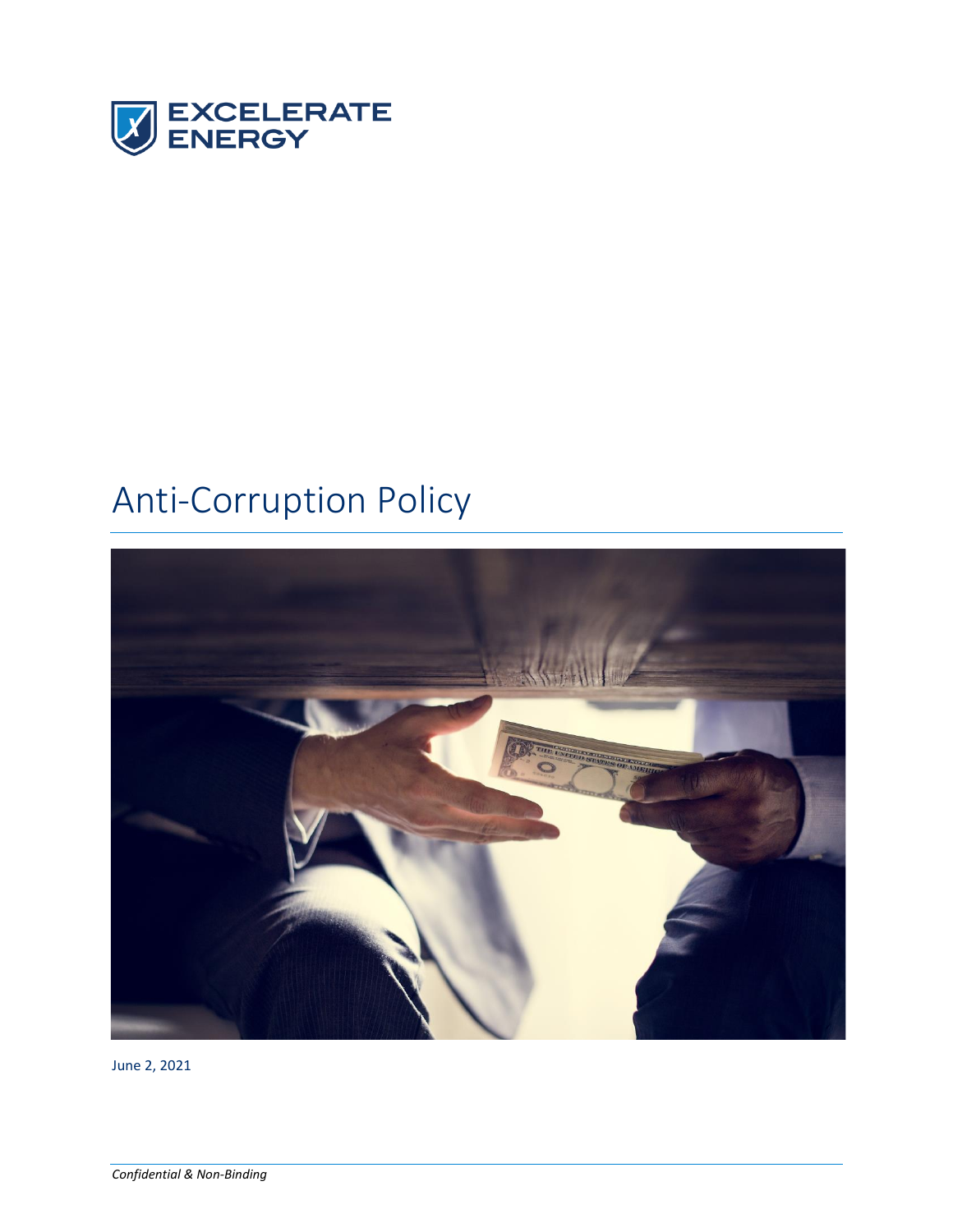

# REVISION HISTORY

| <b>PREPARED BY</b> | <b>APPROVED BY</b> | <b>REVISION NUMBER</b> | <b>ISSUE DATE</b> |
|--------------------|--------------------|------------------------|-------------------|
| Tina Bell          | Alisa Newman Hood  | Rev. 2                 | June 2, 2021      |
|                    |                    |                        |                   |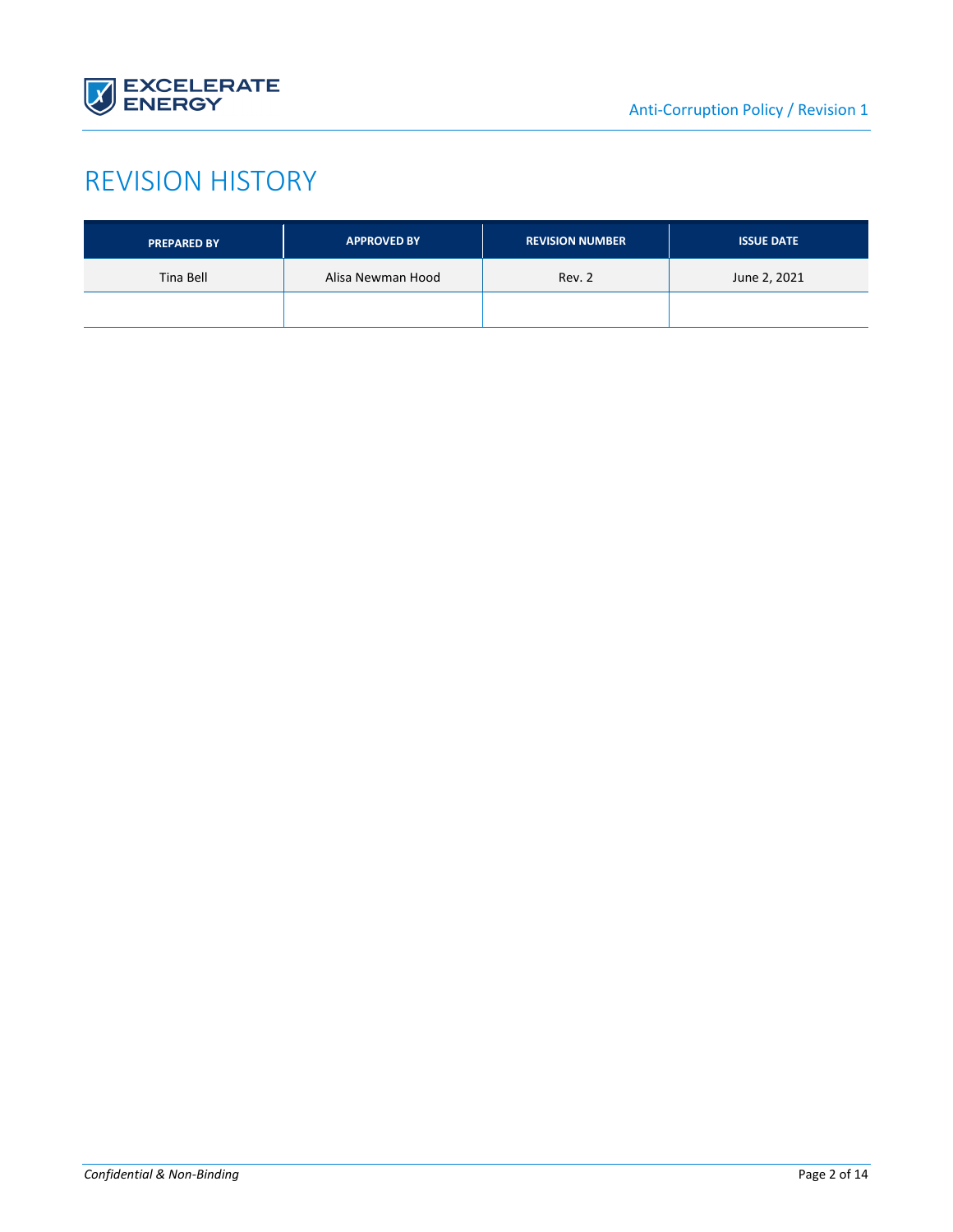

# **TABLE OF CONTENTS**

| 1.0 |  |
|-----|--|
| 2.0 |  |
| 2.1 |  |
| 2.2 |  |
| 2.3 |  |
|     |  |
|     |  |
|     |  |
|     |  |
|     |  |
|     |  |
|     |  |
|     |  |
|     |  |
|     |  |
| 2.4 |  |
| 3.0 |  |
| 4.0 |  |
| 4.1 |  |
| 4.2 |  |
| 5.0 |  |
| 6.0 |  |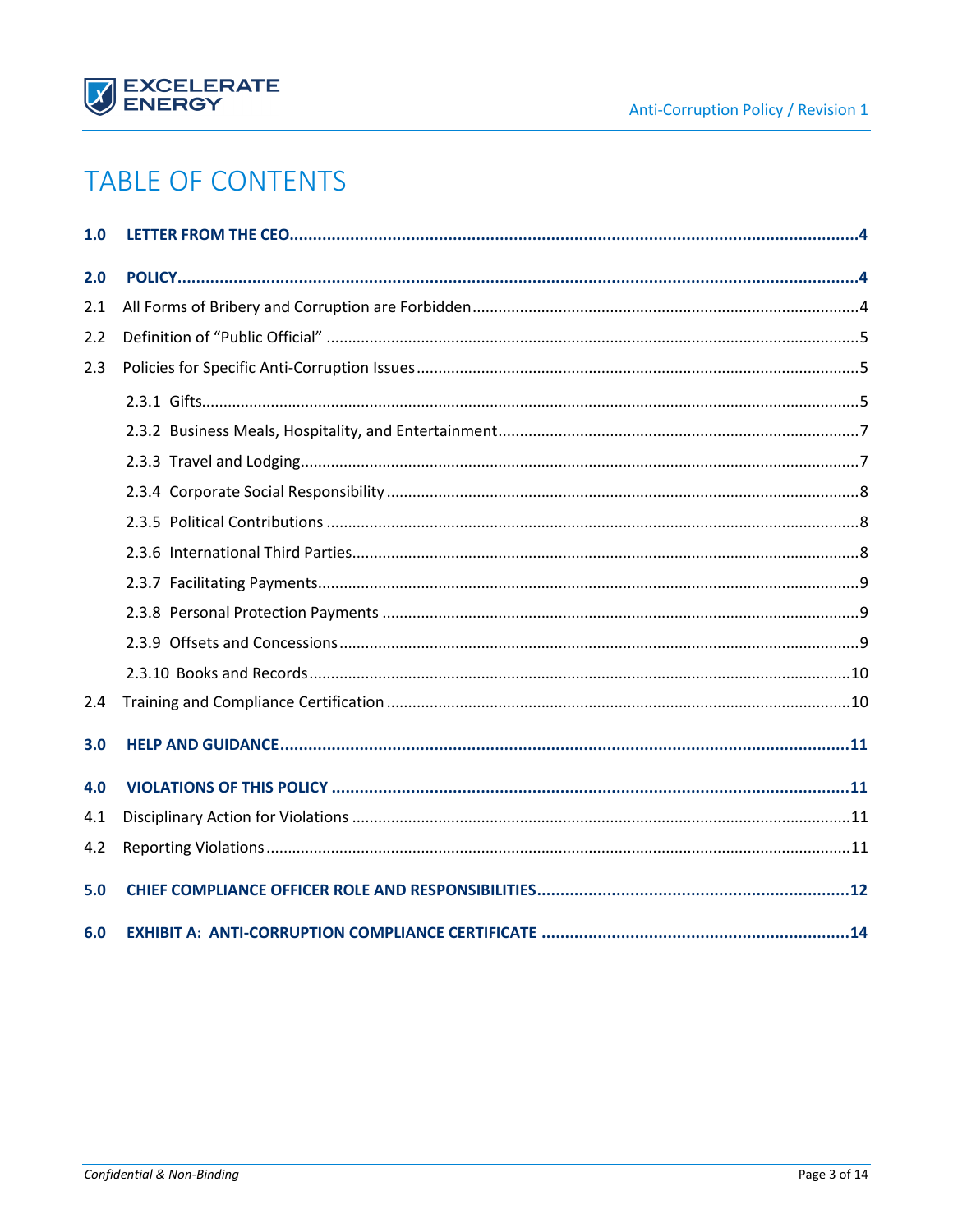

# <span id="page-3-0"></span>1.0 LETTER FROM THE CEO

To all Company Personnel:

At Excelerate Energy Limited Partnership, Excelerate Energy, LLC, and all of their subsidiaries (collectively, the "**Company**" or "**Excelerate**"), we treasure our reputation for honesty, integrity, and high ethical standards. This Anti-Corruption Policy applies to all Excelerate officers, directors, and employees ("**Company Personnel**") and affirms our commitment to ethical conduct everywhere, with everyone, all the time.

Excelerate commits to comply with the anti-corruption laws and regulations of every nation in which it operates. In particular, as an American company, all Company Personnel are subject to the U.S. Foreign Corrupt Practices Act ("**FCPA**") in all of our activities. Violation of the FCPA is a U.S. federal crime punishable by prison sentences and substantial fines. Even an allegation of an FCPA violation can have major consequences for the Company and individuals involved.

Given the severe consequences to Excelerate and Company Personnel that would result from a violation, or claimed violation, of the FCPA or other anti-corruption laws, strict compliance with this Anti-Corruption Policy is essential*.* Compliance will be a factor in evaluating judgment, competence, annual bonus, and promotion potential. Insensitivity or disregard for this Anti-Corruption Policy will be grounds for appropriate disciplinary action.

If you are ever uncertain about anything in this Anti-Corruption Policy, seek guidance from Excelerate's Chief Compliance Officer at [Compliance@ExcelerateEnergy.com.](mailto:Compliance@ExcelerateEnergy.com)

Steven Kobos

<span id="page-3-1"></span>President and CEO

# 2.0 POLICY

### <span id="page-3-2"></span>**2.1 ALL FORMS OF BRIBERY AND CORRUPTION ARE FORBIDDEN**

This Anti-Corruption Policy prohibits the Company and Company Personnel from engaging in any form of corruption, including by directly or indirectly paying bribes.

The Company and Company Personnel cannot directly or indirectly offer, promise, pay or authorize the payment of anything of value to influence any act of the recipient (whether a Public Official as defined below, or a private individual) contrary to his or her duty, or to secure any improper advantage. "Anything of value" means obvious things like cash and gifts, but also less obvious things, like employment offers.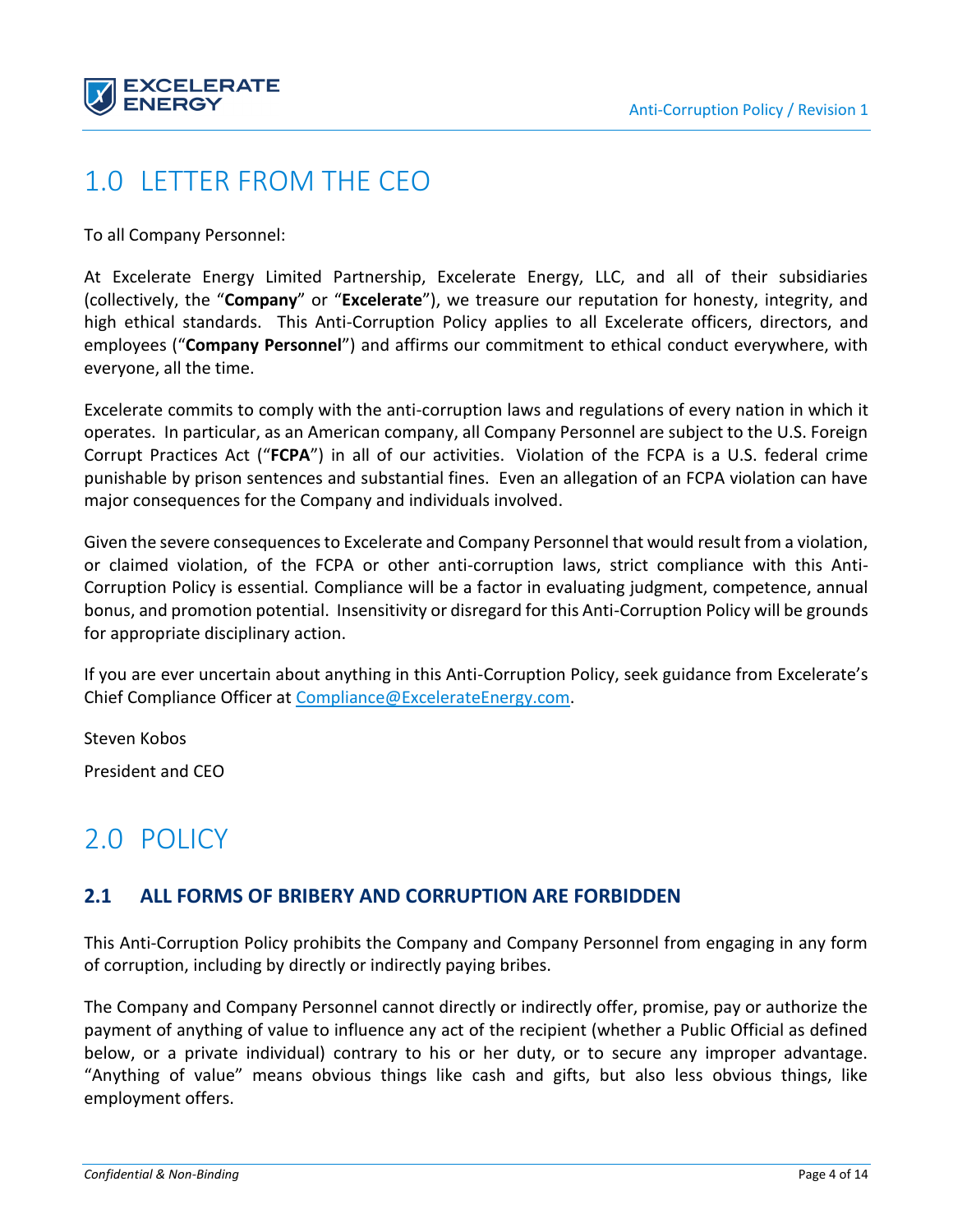

This Anti-Corruption Policy also forbids passive corruption (receiving bribes or "kickbacks"). Company Personnel cannot improperly receive anything of value (whether gifts, travel, or cash) in exchange for maintaining a business relationship or granting a business relationship or business advantage.

Company Personnel cannot use third parties to do something they are not allowed to do directly under this Policy. Therefore, this Policy forbids both direct bribery and indirect bribery (bribes paid through a third party or "middleman"). Under relevant international anti-corruption laws, anything that is illegal directly is also illegal indirectly: routing improper payments through a third-party provides no legal protection whatsoever.

### <span id="page-4-0"></span>**2.2 DEFINITION OF "PUBLIC OFFICIAL"**

This Anti-Corruption Policy and many relevant anti-corruption laws forbid bribing anyone whether public or private. However, the U.S. Foreign Corrupt Practices Act ("**FCPA**") focuses on the bribery of Public Officials, and applies to all Company Personnel, all the time, everywhere in the world. As a result, Excelerate must be particularly sensitive to interactions with Public Officials.

It is therefore important to understand who is a "Public Official," because the term is defined very broadly, and the answer is not always obvious. For purposes of this Anti-Corruption Policy, a person fitting any of the following criteria is considered a Public Official:

- a. any officer or employee of a government;
- b. any officer or employee of a government instrumentality, which includes agencies and departments, as well as state-owned and state-controlled companies;
- c. any person acting in an official capacity for or on behalf of a government or its instrumentality;
- d. an official of a political party or a candidate for political office;
- e. an employee of a public international organization, such as the United Nations; and
- f. *a close relative of any of the above*.

It is not always easy to discern who is a public official. If you are unsure or cannot ascertain the person's employment, you should seek appropriate guidance from the Chief Compliance Officer.

### <span id="page-4-1"></span>**2.3 POLICIES FOR SPECIFIC ANTI-CORRUPTION ISSUES**

#### <span id="page-4-2"></span>**2.3.1 GIFTS**

Gifts must be given wisely. In many countries, gifts play an important role in business, but gifts can also violate the law and be interpreted as forms of bribery and corruption.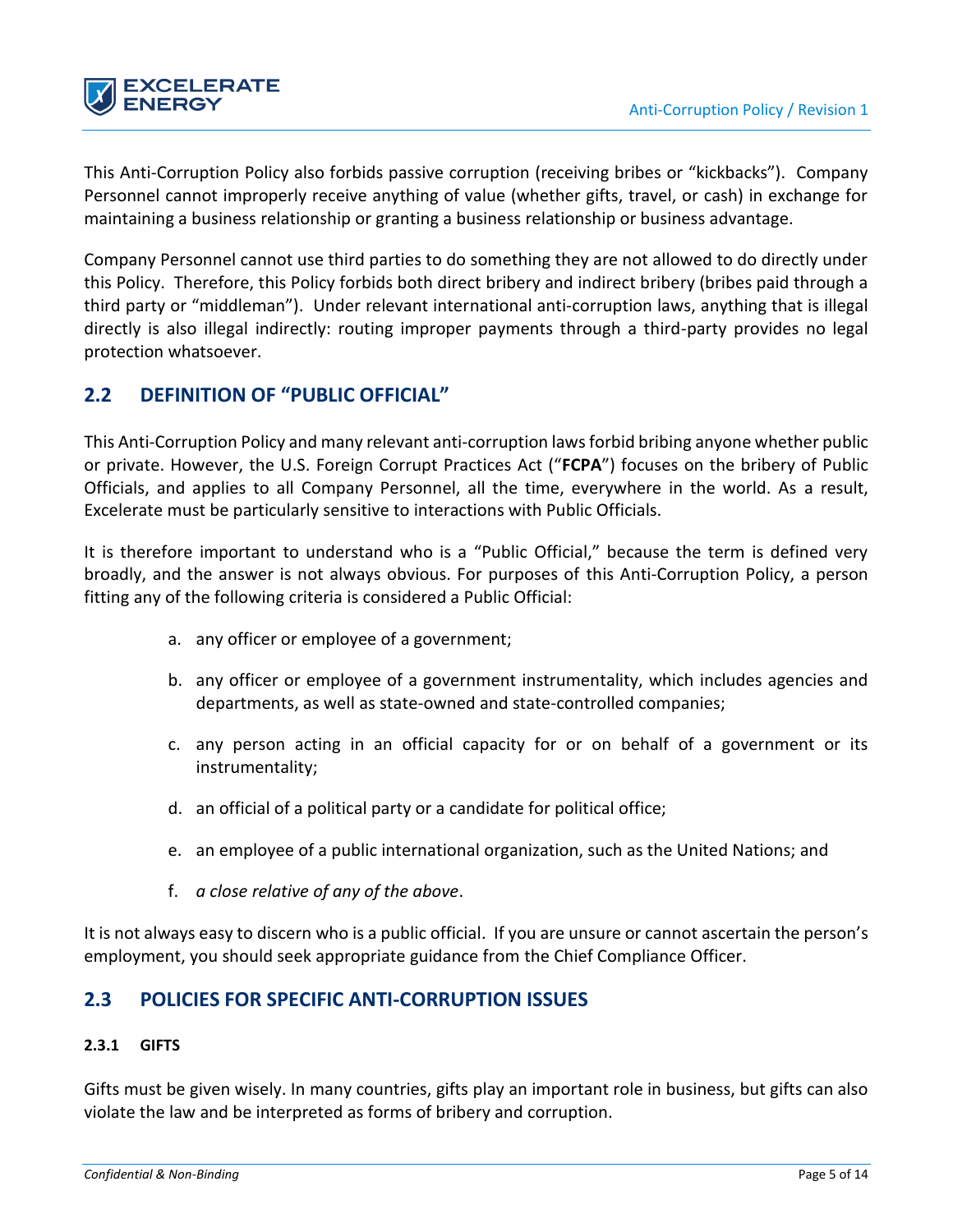



#### *What must I do if, on behalf of the Company, I want to give a gift to a:*

- *Public Official?* All gifts must be pre-approved by the Chief Compliance Officer unless they are of nominal value or are Excelerate-branded merchandise (shirts, hats, notebooks, calendars, etc.). What constitutes a gift of nominal value may vary from region to region but generally should not exceed \$100.
- *Private Individual?* Pre-approval by the Chief Compliance Officer is not required. However, all such gifts should be discussed and approved with your manager prior to giving.

In addition, all gifts must follow the Gift Guidelines as outline below:

#### **Gift Guidelines**

All gifts must:

- 1) Be properly and accurately recorded in the Company's books and records.
- 2) Be given openly and transparently, never in secret.
- 3) Be reasonable in value and appropriate for the recipient's position and circumstance.
- 4) Be permitted under local laws, regulations, and guidelines.
- 5) Not be intended as a *quid pro quo* (that is, in exchange for an improper advantage).
- 6) Not be cash or cash-equivalent (such as a gift card or pre-paid credit card).
- 7) Not be given to the same person too frequently.
- 8) Not create an appearance of impropriety.
- 9) Not create an appearance of something that could be misunderstood as a bribe.

Finally, ask yourself "Would I be comfortable if this gift were reported publicly in the newspaper?" If the answer is no, then you should not give the gift.

If you are offered or given a gift, then you must use your common sense and good judgment in the context. If the gift violates any of the Gift Guidelines above, then it should not be accepted. Generally, if a gift is valued above **\$100**, then it could be deemed excessive and should be shared with your department (if possible), given to the Company for donation to charity (properly recorded in the Company's books and records), or politely declined.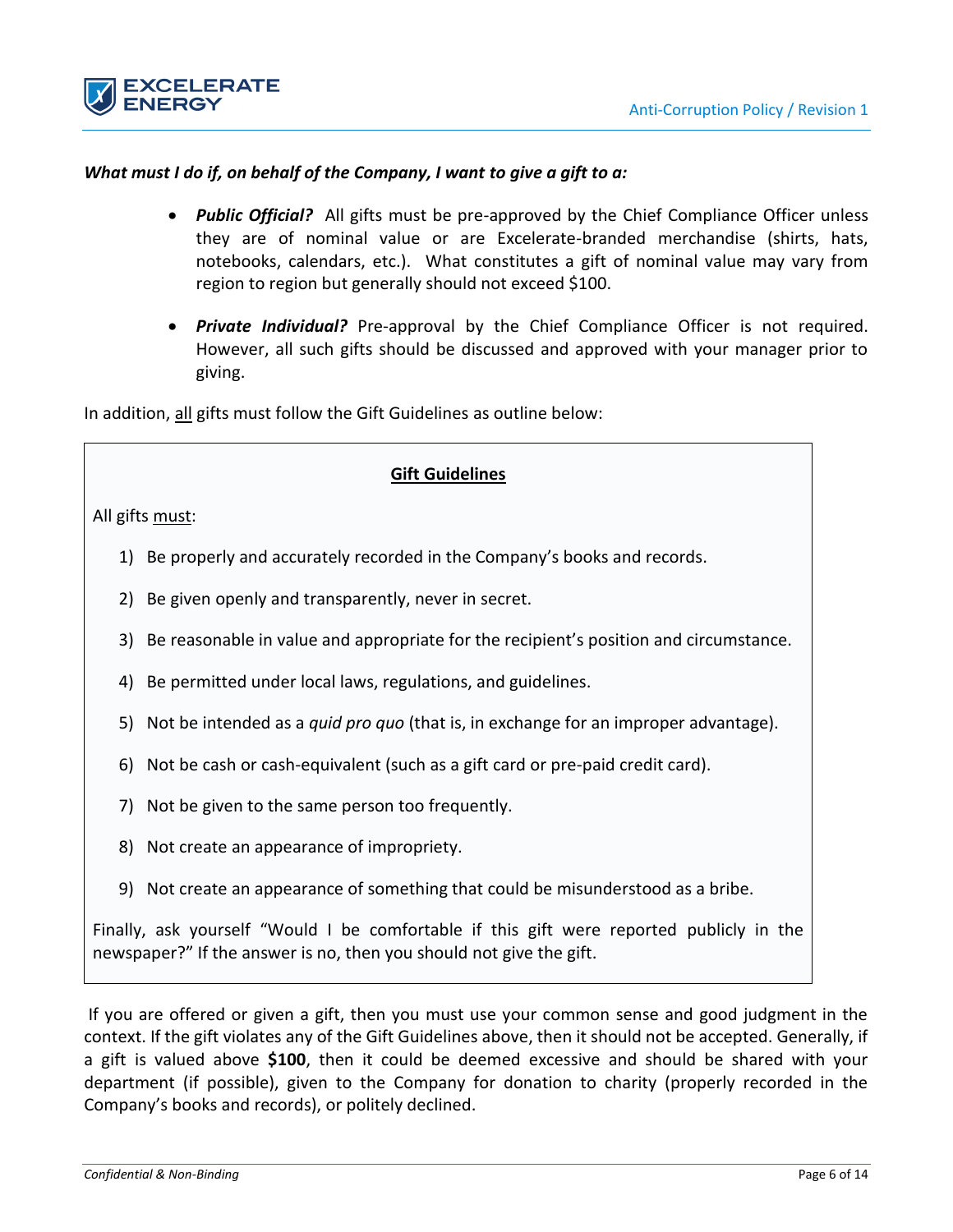

#### <span id="page-6-0"></span>**2.3.2 BUSINESS MEALS, HOSPITALITY, AND ENTERTAINMENT**

Business meals, hospitality, and entertainment are often customary and plays an important role in developing business relationships. Excessive or inappropriate meals, hospitality, and entertainment can violate the law and be viewed as a form of bribery or corruption.

Business-related meals and hospitality in the course of a meeting do not require approval, so long as they are customary, reasonable, and appropriate for the context. For example, serving coffee, tea, and snacks — or catering an entire lunch — during a meeting in an office conference room does not require approval. De minimis hospitality (generally below \$10) does not require approval, such as the purchase of a single cup of coffee in a coffee shop.

#### *Other than the above, what if I want to provide meals, hospitality, or entertainment for:*

- **Public Officials?** Pre-approval by the Chief Compliance Officer is only required for hospitality and entertainment valued over **\$100** per gift per person.
- **Private Individuals?** Pre-approval by the Chief Compliance Officer is not required. However, all such hospitality and entertainment should be discussed and approved with your manager prior to extending.

All meals, hospitality, and entertainment must follow the Gift Guidelines above. In addition, hospitality or entertainment offered in connection with a business trip must not comprise a disproportionate portion of the trip. Finally, Excelerate may not provide hospitality or entertainment to the spouses or guests of Public Officials.

All meals, hospitality, and entertainment must be accurately documented, including who was entertained and the purpose of the event, and must include receipts, invoices or similar records showing actual cost.

If you are offered or given business meals, hospitality, or entertainment, then you must use your common sense and good judgment in the context. If the meal, hospitality, or entertainment violates any of the Gift Guidelines above, then it should not be accepted.

#### <span id="page-6-1"></span>**2.3.3 TRAVEL AND LODGING**

All business travel expenses must be properly and accurately recorded in the Company's books and records. Travel and accommodation expenses for Public Officials must be pre-approved in writing by the Chief Compliance Officer, must follow all of the Gift Guidelines described above, and must:

- a. be in connection with a legitimate business purpose;
- b. be reasonable given the circumstances;
- c. include mandatory attendance at business activities;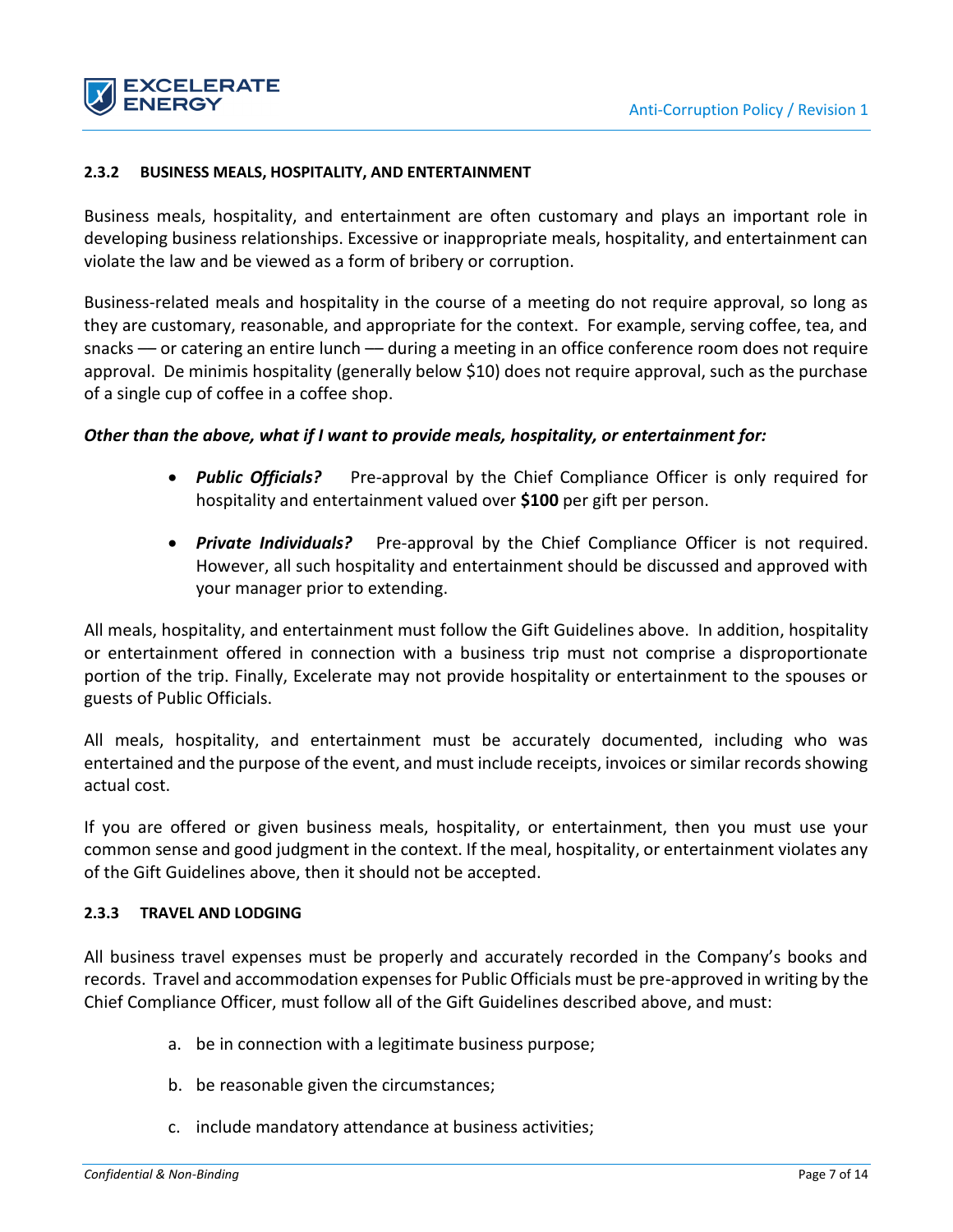

- d. not include costs for invitees' friends and family; and
- e. not include per diem cash or cash advances.

It is preferable for the Company to pay all expenses directly wherever possible; if travelers are reimbursed for any costs, then reimbursements must be paid only against receipts or other proper documentation to substantiate the expenses.

For the avoidance of doubt, this section is not intended to govern the provision of travel and related expenses to subcontractors, technical service providers, and crew members.

#### <span id="page-7-0"></span>**2.3.4 CORPORATE SOCIAL RESPONSIBILITY**

Corporate Social Responsibility ("**CSR**"), often in the form of sponsorships and charitable donations, is an important way for Excelerate to give back to the communities in which it does business. However, CSR must not be misused to hide corruption and bribery or influence any official action or decision. Please see Excelerate's CSR Policy for an application form and procedures for due diligence, review, and approval of CSR expenditures.

As this Anti-Corruption Policy requires compliance with the CSR Policy, any violation of the CSR Policy will be a violation of this Anti-Corruption Policy.

#### <span id="page-7-1"></span>**2.3.5 POLITICAL CONTRIBUTIONS**

In countries in which political contributions by companies are permitted by law, political contributions may be made only upon the prior written approval of the Chief Compliance Officer. Company Personnel may not make any political contribution as a representative of Excelerate.

Company Personnel may participate in any political activities of their choice on an individual basis, with their own money and time, in accordance with all applicable laws, unless a purpose of the political contribution is to obtain or retain business or to secure an improper advantage for Excelerate.

#### <span id="page-7-2"></span>**2.3.6 INTERNATIONAL THIRD PARTIES**

Excelerate's commitment to integrity extends to its third-party relationships. Therefore, engagement of and work with third parties located outside the United States, including agents, representatives, joint venture partners and suppliers ("International Third Parties"), must be in accordance with the Company's Policies and Procedures on Engaging and Working with International Third Parties.

As this Anti-Corruption Policy requires compliance with the International Third Parties Policy, any violation of the International Third Parties Policy will be a violation of this Anti-Corruption Policy.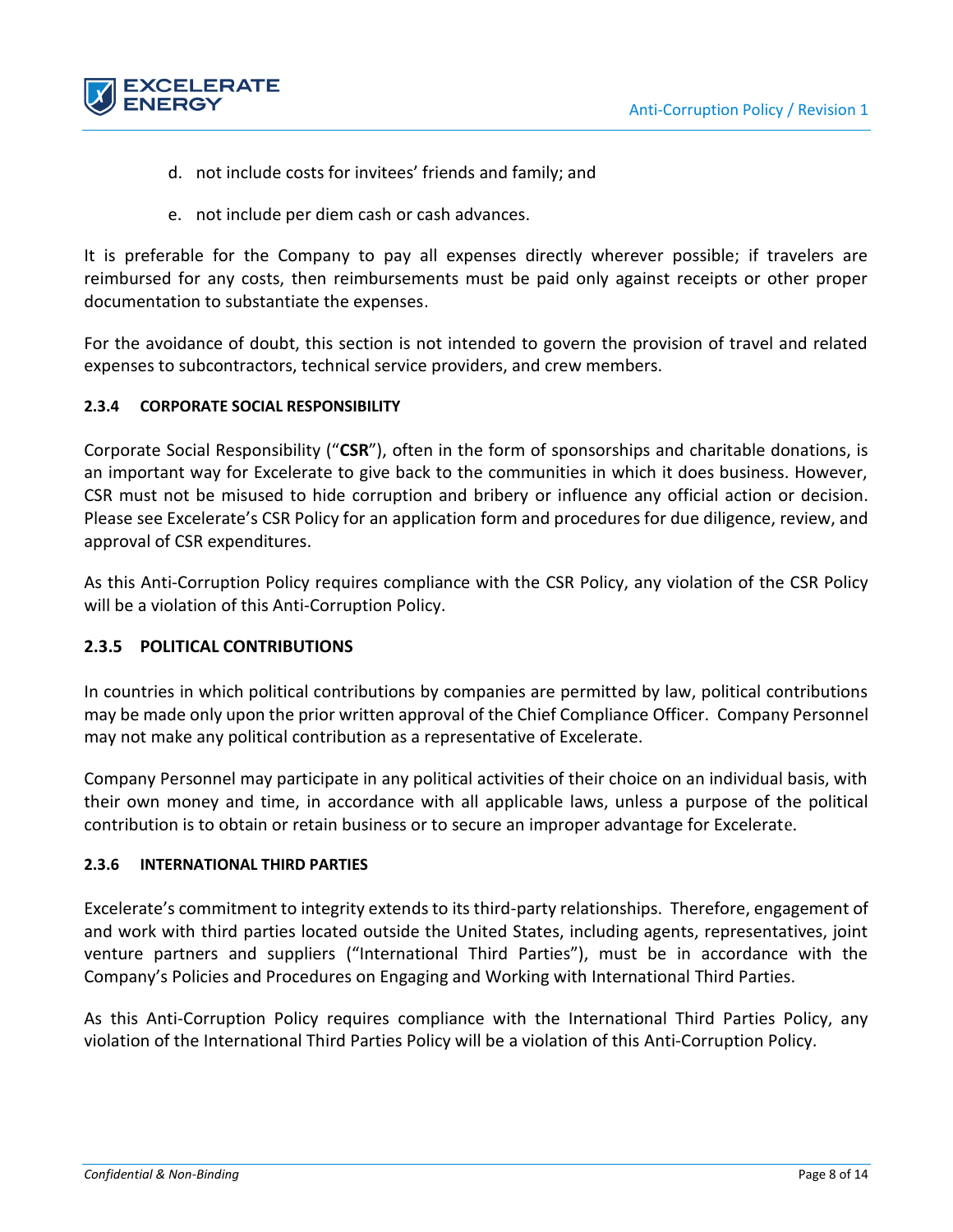

#### <span id="page-8-0"></span>**2.3.7 FACILITATING PAYMENTS**

Facilitating payments are small payments to low-level Public Officials as "tips" for routine, nondiscretionary government actions. For example, small payments designed to process a visa, schedule an inspection, secure mail pick-up or delivery, and get utilities connected would all generally be considered facilitating payments. Facilitating payments are generally not permissible and must be avoided whenever possible.

If there are any reasonable alternatives for securing the required routine governmental service, then the facilitating payment may not be made. If any expected delay can be reasonably accommodated, then the facilitating payment may not be made.

If there is no alternative, and if the expected delay will have a significant impact on the business, then, in that limited situation, a facilitating payment may be permitted but only with prior written approval by the Chief Compliance Officer. The Chief Compliance Officer's written approval is needed to ensure that a proposed facilitating payment comports with applicable law and is otherwise ethical and appropriate.

In addition, the Excelerate Technical Management ("**ETM**") Business Code of Conduct includes a special procedure at §1.2.10.3.2.1 ("Facilitating Payments to Port Officials and Pilots") for how to respond to solicitations for cigarettes or other forms of facilitating payments from port officials and pilots.

All facilitating payments must be reported to a manager within the Company's Accounting Department who will properly and accurately record them in the Company's books and records. Failure to record such payment properly and accurately could be considered a violation of relevant anti-corruption laws.

#### <span id="page-8-1"></span>**2.3.8 PERSONAL PROTECTION PAYMENTS**

A payment made in the context of imminent threat of physical danger and genuine fear for personal safety, and made under duress to prevent personal injury or death, is not a facilitating payment nor a violation of relevant anti-corruption laws. However, such situations must be avoided whenever possible, must not be used as a pretext for making otherwise prohibited payments, and must not become a routine aspect of Company operations.

Advance authorization (and advice) from the Chief Compliance Officer should be obtained if possible. Otherwise, any such payment must be reported to both the Chief Compliance Officer and Head of Security as soon as reasonably practicable, and to the Company's Finance Department for properly and accurate recording.

#### <span id="page-8-2"></span>**2.3.9 OFFSETS AND CONCESSIONS**

In the course of contract negotiations, particularly with governmental entities, the Company may negotiate to provide offsets, concessions, donations, or other economic arrangements (collectively, "**Offsets**") to the governmental customer or to a third party at the request of the governmental customer.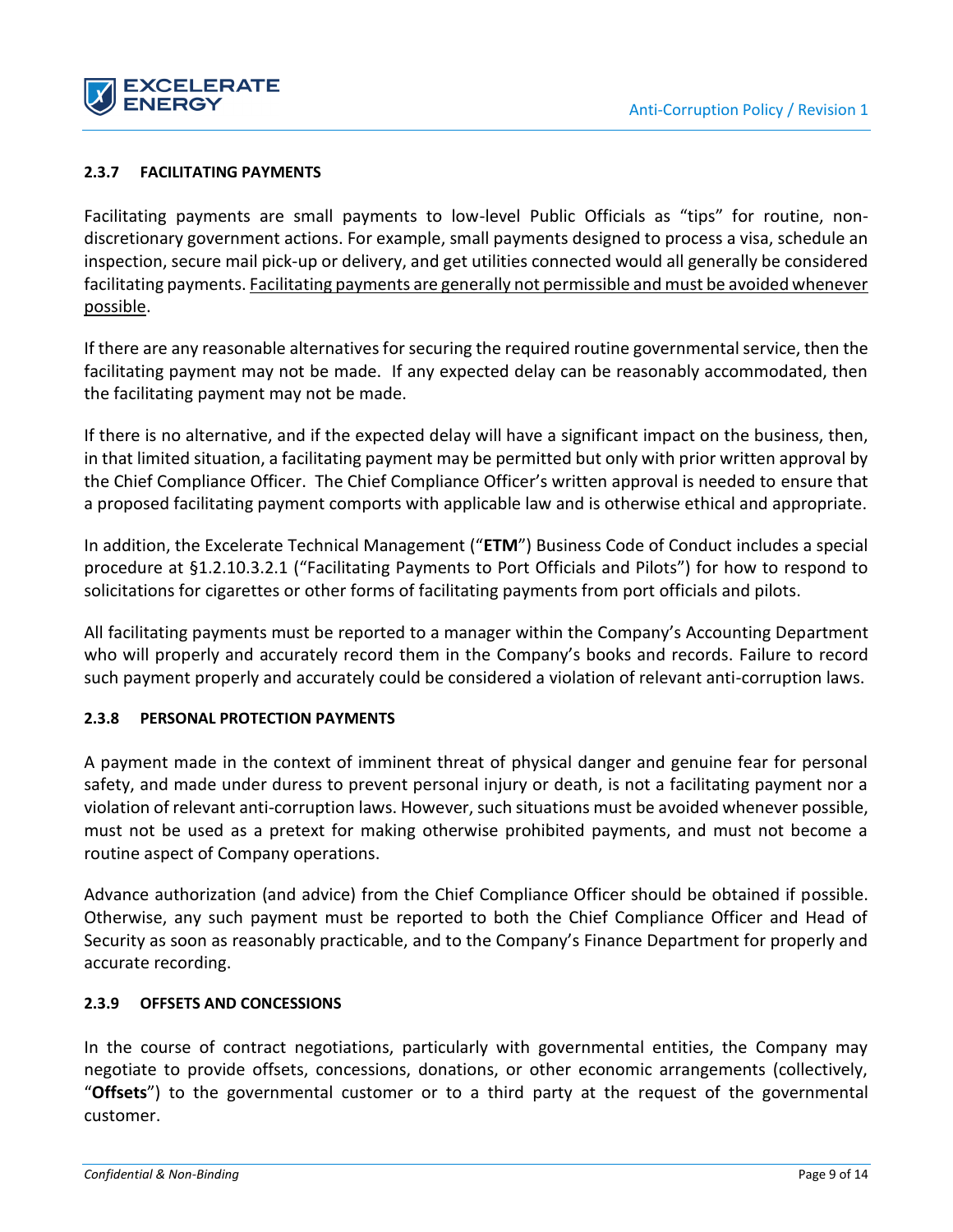

Offsets require prior written approval from the Chief Compliance Officer, who retains the authority to conduct any necessary due diligence prior to granting approval. At minimum, all Offsets must be detailed in written contracts and accurately recorded in the Company's books and records.

#### <span id="page-9-0"></span>**2.3.10 BOOKS AND RECORDS**

Keeping detailed and accurate books, records, and accounts is an important tool to prevent the misuse of funds and is required by anti-corruption laws including the FCPA.

Company books, records, and accounts shall therefore be kept accurately and reflect all transactions and dispositions of Company assets, and the Company shall maintain an adequate system of internal accounting controls. This includes preserving supporting documentation and proper approvals.

Compliance with the accounting and internal control procedures, and approval procedures of the Company is mandatory. All accounting records, expenditures, expense reports, invoices, vouchers, gifts, business entertainment and any other business records must be accurately and reliably reported to the Company's Accounting Department. False or misleading entries will result in immediate disciplinary action.

Any and all payments by or on behalf of the Company may only be made on the basis of appropriate supporting documentation and for the purposes specified in the documentation. Such purposes shall be recorded in accordance with Company procedures. Undisclosed or unrecorded payments or assets are strictly prohibited. Failure to adhere to these principles and procedures will result in immediate disciplinary action.

### <span id="page-9-1"></span>**2.4 TRAINING AND COMPLIANCE CERTIFICATION**

Company Personnel are required periodically to participate in anti-corruption training programs. Participation in these programs is mandatory and will be required no less frequently than every 24 months.

In connection with each periodic training, Company Personnel are required to complete and sign an Anti-Corruption Compliance Certificate, as attached as Exhibit A herein (as may be amended from time to time by the Chief Compliance Officer). This certificate certifies that Company Personnel have completed anti-corruption training, that they fully understand this Anti-Corruption Policy, and that they acknowledge their commitment to comply with this Anti-Corruption Policy. Each such certification shall form a part of the certifying individual's permanent personnel file.

It shall be the responsibility of the Chief Compliance Officer to ensure that all Company Personnel have completed the periodic training and executed such certification.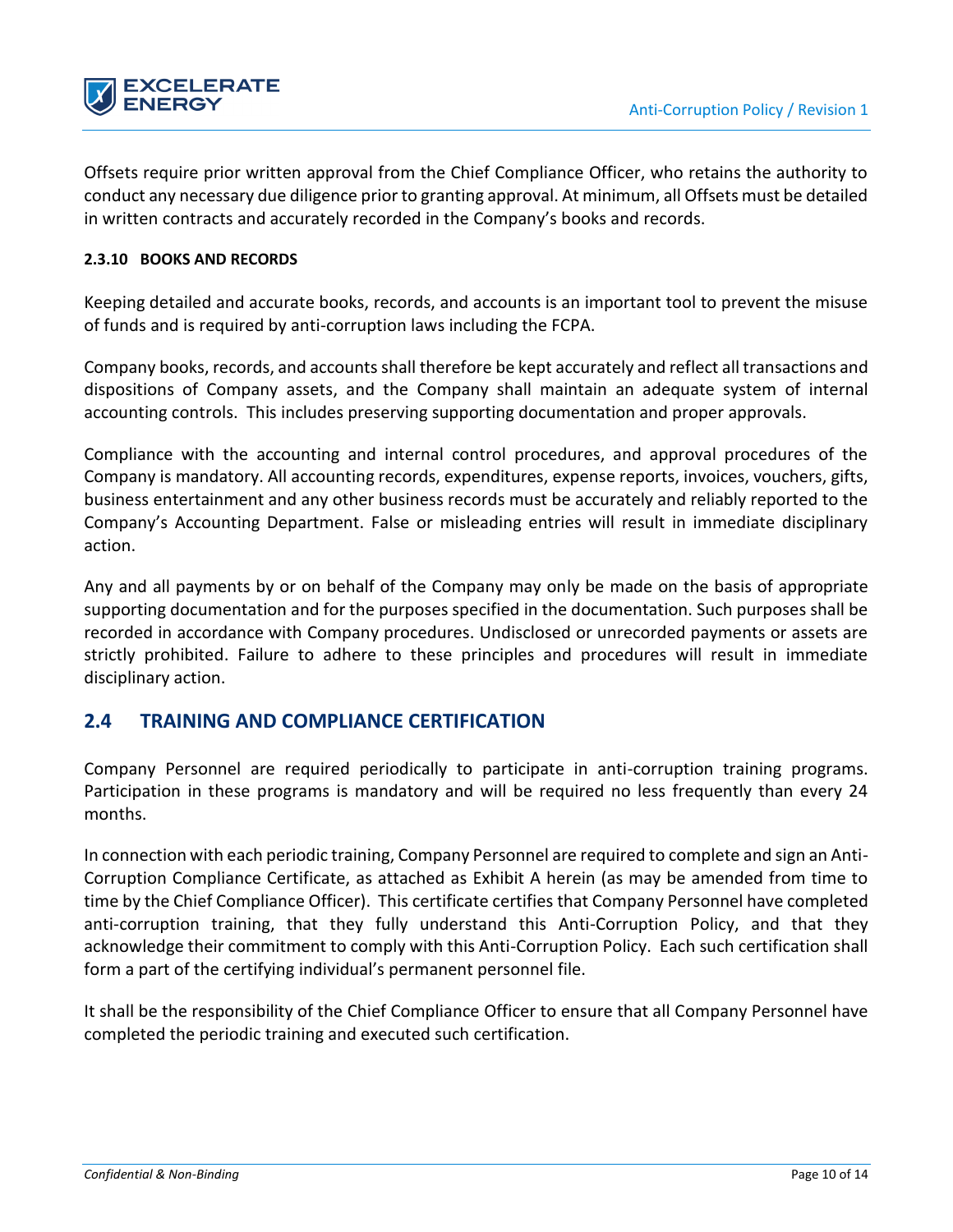

### <span id="page-10-0"></span>3.0 HELP AND GUIDANCE

This Policy sets out basic anti-corruption standards. Because no policy can anticipate every possible situation or business practice, when in doubt, Company Personnel should direct any questions or concerns regarding this Anti-Corruption Policy, any related policies, or the Company's Compliance Program to the Chief Compliance Officer at [Compliance@ExcelerateEnergy.com.](mailto:Compliance@ExcelerateEnergy.com)

### <span id="page-10-1"></span>4.0 VIOLATIONS OF THIS POLICY

### <span id="page-10-2"></span>**4.1 DISCIPLINARY ACTION FOR VIOLATIONS**

Company Personnel must actively cooperate in implementing this Anti-Corruption Policy, and such will be reflected in personnel evaluations. Company Personnel who violate this Anti-Corruption Policy will be subject to sanctions including but not limited to termination, suspension, demotion, reduction in pay, and reprimand. Managers who fail to report violations which are reported to them by employees are subject to disciplinary action, up to and including termination.

Violations of this Policy may also violate U.S. and other laws resulting in personal legal consequences (fines, jail, attorney fees) outside the Company's control.

### <span id="page-10-3"></span>**4.2 REPORTING VIOLATIONS**

Company Personnel must make an immediate report of any suspected or actual violations (whether or not based on personal knowledge) of applicable law or regulations to the Chief Compliance Officer at [Compliance@excelerateenergy.com](mailto:Compliance@excelerateenergy.com) or through Excelerate's Ethics Hotline, which is available 24 hours a day, 7 days a week:

Email: [www.reportlineweb.com/excelerateenergy](http://www.reportlineweb.com/excelerateenergy)

Call Toll free: 1-888-736-2877

In addition, the Excelerate Technical Management ("**ETM**") Business Code of Conduct includes information for crew personnel on reporting any such concerns to their Designated Person Ashore ("DPA") prior to utilizing the Ethics Hotline. This can be found in §1.2.9.4 ("Designated Person Ashore"). Please note, if you feel the DPA is not independent from the nature of the report and/or presents a conflict of interest, you should report the incident directly to the Ethics Hotline.

The Company expects reports to be made in good faith. The independent third party that manages the Ethics Hotline accepts anonymous reports, and anonymous reporters can return to the Ethics Hotline to receive a response from the Company regarding their report. However, reporters are encouraged to provide their name to facilitate proper follow-up. All reports of a violation of Company policy or the law will be thoroughly, and promptly investigated and appropriate corrective action will be taken if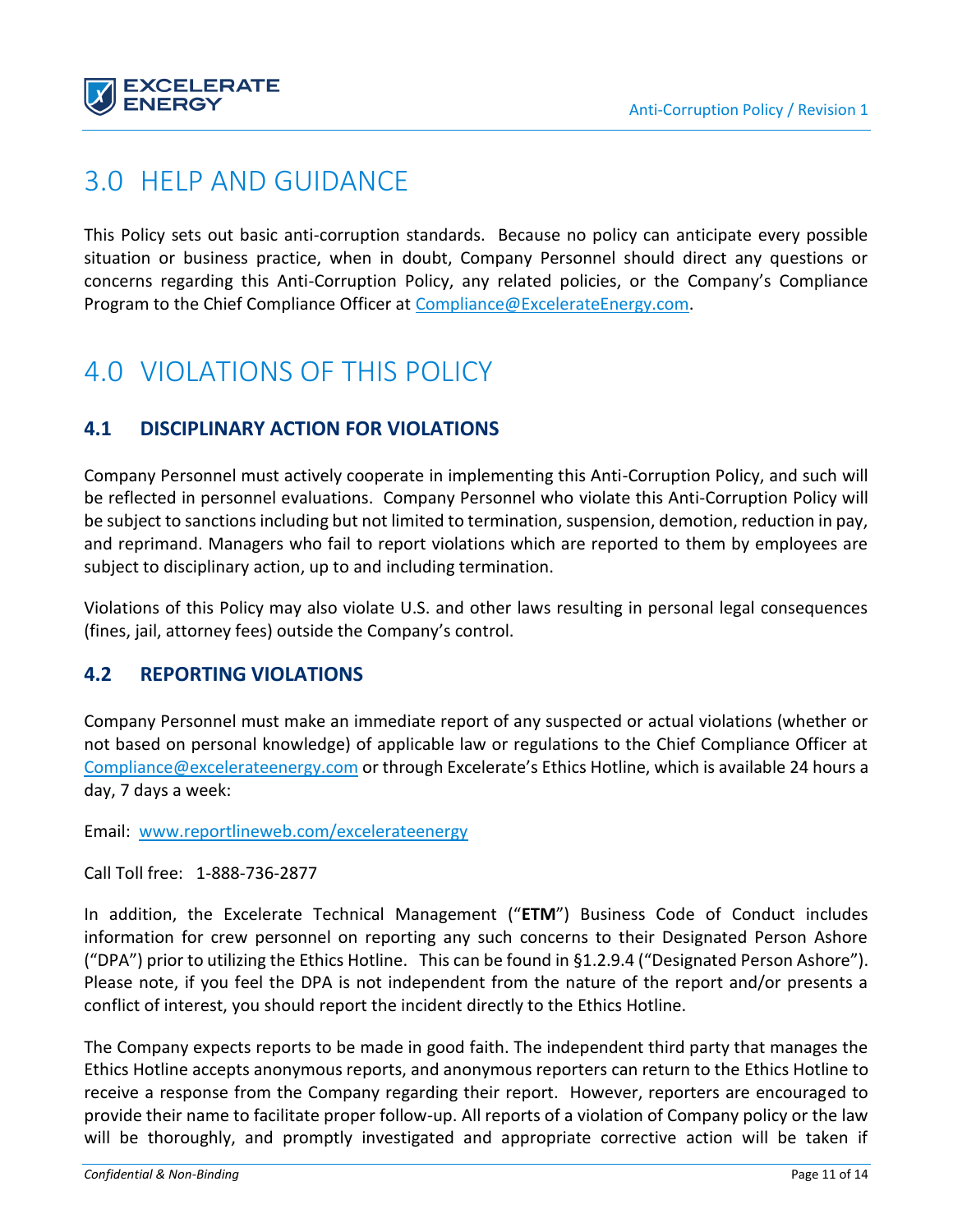

warranted by the investigation. Confidentiality will be maintained throughout the investigatory process to the extent consistent with conducting an adequate investigation and taking appropriate corrective action.

The Company strictly forbids any retaliation against Company Personnel who have made a report. If Company Personnel are concerned about the response to their report, then they should first contact the Chief Compliance Officer. If Company Personnel have a concern about the response of the Chief Compliance Officer, then they should first contact the General Counsel; if Company Personnel still have a concern about the response to their report, then they may directly contact approved outside counsel. Approved outside counsel for purposes of this Anti-Corruption Policy are H. Steven Walton [\(SWalton@fdlaw.com\)](mailto:SWalton@fdlaw.com) and Kyden Creekpaum [\(Kyden@fdlaw.com\)](mailto:Kyden@fdlaw.com).

# <span id="page-11-0"></span>5.0 CHIEF COMPLIANCE OFFICER ROLE AND RESPONSIBILITIES

The Chief Compliance Officer is the primary person responsible for the content and implementation of this Policy, and all policies and procedures related to international anti-corruption law and compliance (collectively, the Company's "**Compliance Program**").

The Chief Compliance Officer reports directly to the General Counsel and has a dotted-line reporting relationship to the Board of Directors. The responsibilities of the Chief Compliance Officer include:

- a. Building and maintaining an effective risk-based Compliance Program by exercising the authority delegated to such Officer in this Policy and related policies;
- b. Monitoring compliance with, and investigating possible violations of, the Company's Compliance Program;
- c. Responding to inquiries from, and providing guidance and interpretation to, Company Personnel regarding any aspect of the Compliance Program;
- d. Conducting and supervising due diligence on relevant third party relationships;
- e. Developing and implementing educational training programs for Company Personnel and relevant third parties to ensure familiarity with the Compliance Program and relevant anti-corruption laws;
- f. Conducting periodic risk assessments;
- g. Updating periodically the risk-based Compliance Program;
- h. Preparing, on an annual basis, a report to the senior management team concerning the implementation of the Compliance Program, and any other such reports or updates that management may request; and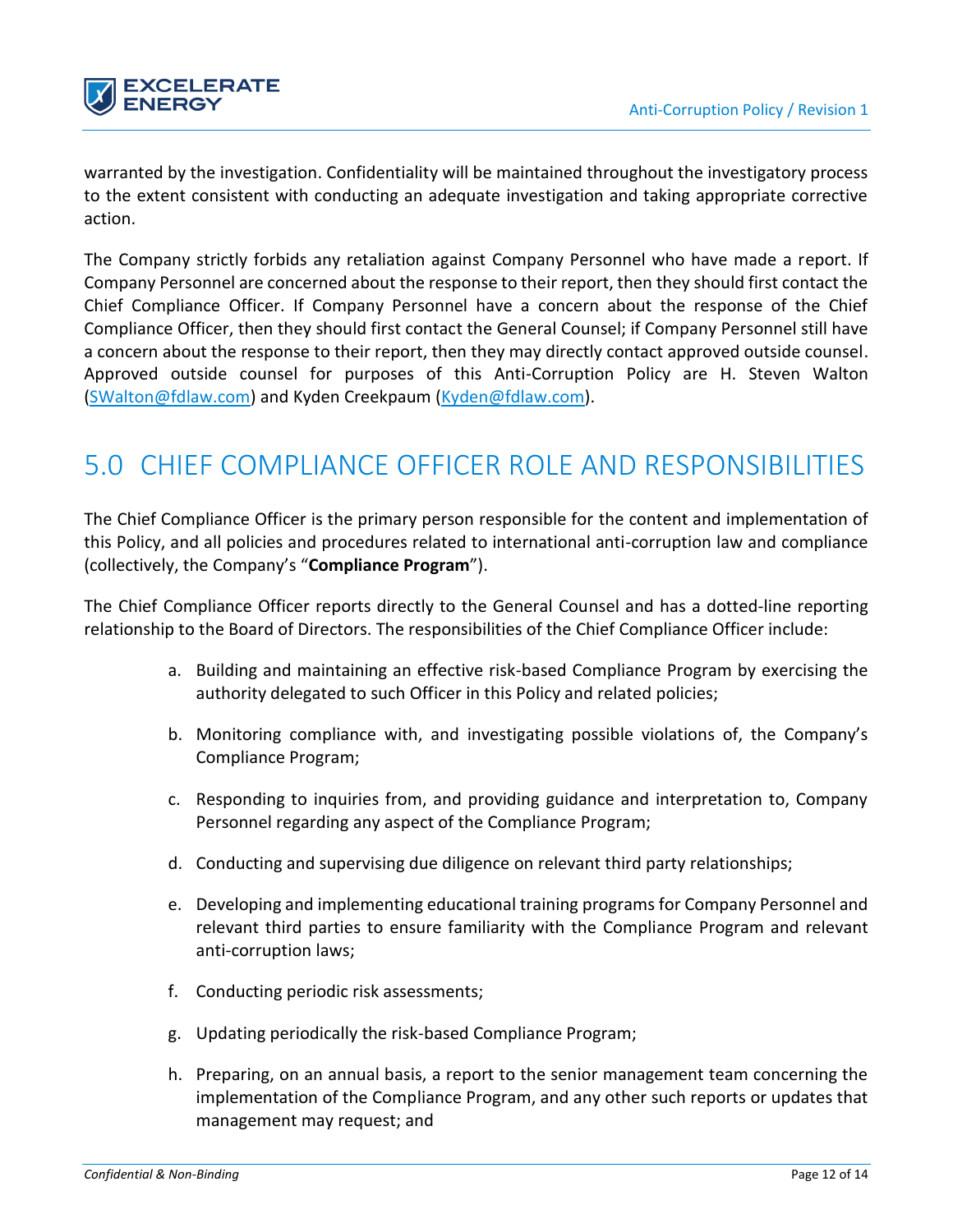

i. Such other tasks as may from time to time be delegated by Management, the General Counsel, or the Board.